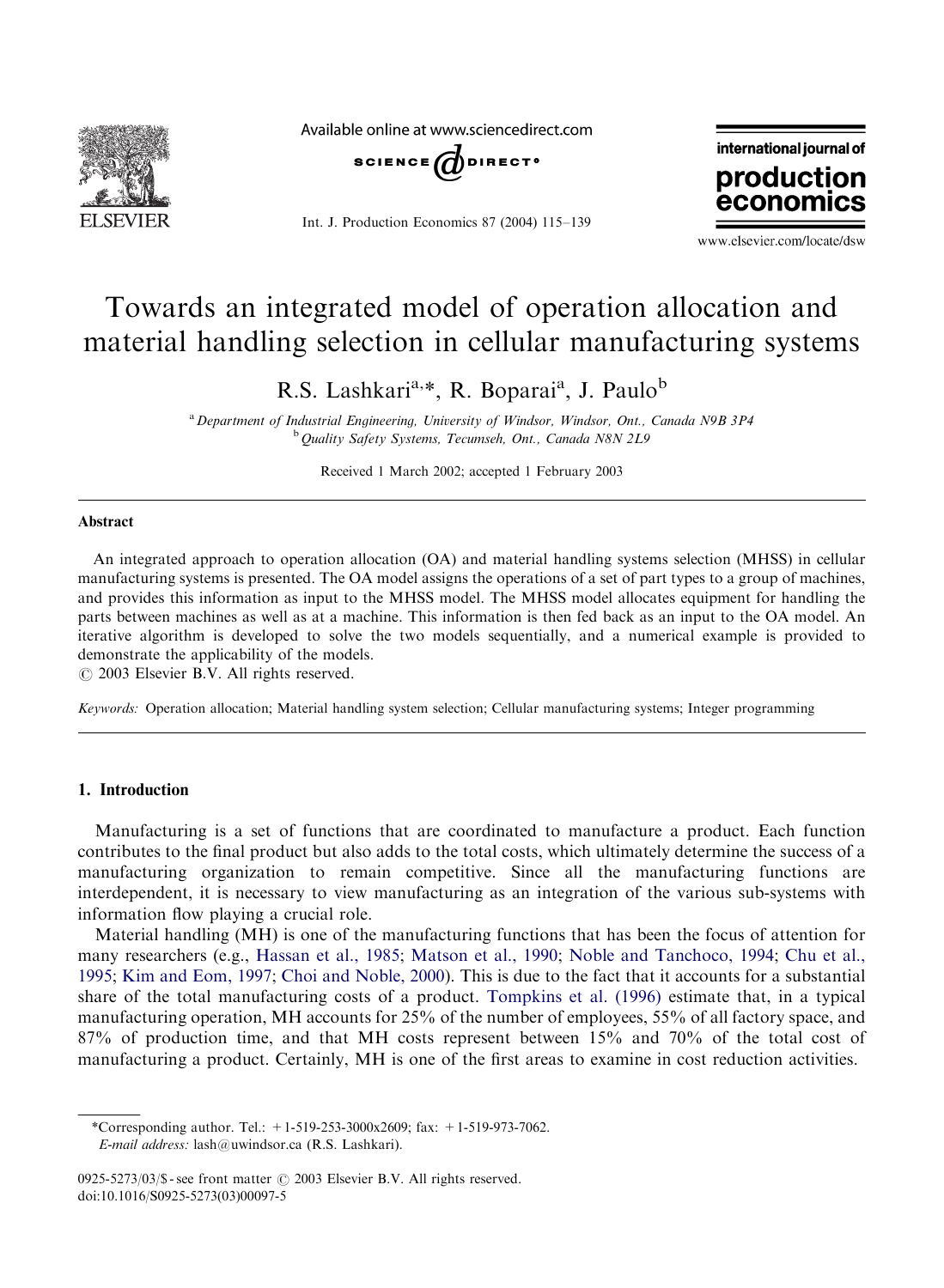In recent years, increased demand for flexibility in manufacturing systems has led to the development of flexible and cellular manufacturing systems (FMS and CMS). Such systems provide a high degree of flexibility to manufacturing operations, but the benefits they promise cannot be fully achieved until all the manufacturing functions are integrated into the design of the system. This subject has drawn a great deal of attention from the research community (e.g., [Nadoli and Rangaswamy, 1993;](#page--1-0) [Rembold and Tanchoco,](#page--1-0) [1994;](#page--1-0) [Noble et al., 1998\)](#page--1-0).

As a key component of manufacturing systems, MH predominantly interacts with the facility layout and system control/scheduling problems. The material handling system (MHS) design problem as a whole requires that the logical and physical aspects of material flow be combined by means of MH equipment and that the design be justified from both performance and economic perspectives. Since MHS is an integrating component of a manufacturing system, all complexity inherent in the manufacturing operations is transferred to the MHS. Associated with the MHS design problem is the complexity of the economic justification process. The design is of no value if it is economically infeasible. Therefore, the MHS design problem must include economic considerations. However, much of the recent research relegates the economics of the design to a secondary issue that is evaluative in nature [\(Gupta and Dutta, 1994\)](#page--1-0).

This work represents the second step in an attempt at integrating the MHS design into the overall design of a CMS, which centers around the selection of machines and the allocation of operations to the machines. The current work takes into account the various MH operations that take place duringmanufacturing, both at the processing machines and in-between. It attempts to determine a set of MH equipment compatible with the required MH operations and the characteristics of the part types. It is an attempt at integrating the operation allocation (OA) problem and the material handling systems selection (MHSS) problem as first proposed by [Paulo \(2002\)](#page--1-0) and [Paulo et al. \(2002\)](#page--1-0).

Section 2 presents a literature review of some of the relevant work published in recent years that deal with the OA and the MHSS problems. In Section 3 the OA and MHSS models are developed and an algorithm to solve them is presented. To demonstrate the applicability of the models, a numerical example and a discussion of its solution are presented in Section 4. Finally, a discussion of the implementation of the model and some concluding remarks are presented in Section 5.

### 2. Literature review

In this section, a review of the more recent and pertinent literature on the OA and the MHSS problems is presented. In as much as the present work employs a modelingapproach to the problem, the literature review would emphasize the mathematical programming approaches that have been developed primarily in the context of FMS and CMS.

The OA problem in FMS and CMS has been studied by many researchers. [Damodaran et al. \(1992\)](#page--1-0) proposed a mixed-integer-programming model for the OA problem in the context of multi-machine and multiple cell operations. The objective function minimizes the refixturing costs, MH, and processing costs. The allocation of operations is effected by the trade-off between refixturingand MH.

[Taboun and Ulger \(1992\)](#page--1-0) presented a multi-objective 0–1 integer-programming formulation for OA in FMS. The model considers various objectives such as minimizing the processing, handling, tool setup, fixturing/refixturing, and penalty costs of under-utilization and over-loading of machining centers.

[Atmani et al. \(1995\)](#page--1-0) proposed a 0–1 integer-programming model that jointly considers OA and cell formation in cellular manufacturing. The objective function minimizes the operation costs, refixturing costs and transportation costs.

[Joines et al. \(1996\)](#page--1-0) proposed an integer program for the design of CMS and developed a stochastic solution technique using genetic algorithms (GA). The GA approach simultaneously groups the parts and machines into part families and cells, and assigns them to each other. The approach offers improved design